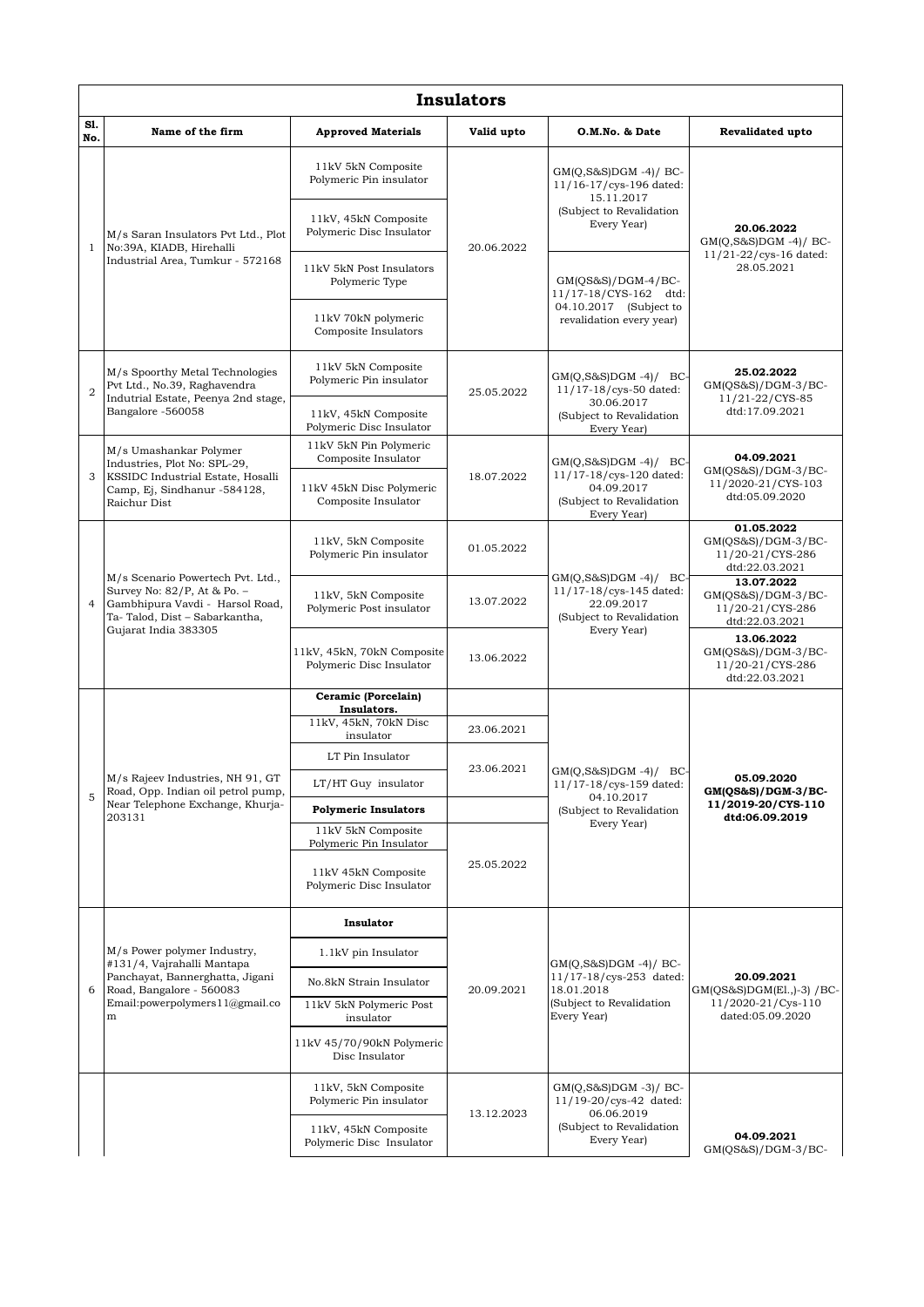| $\overline{7}$ | M/s Navitas Insulators Pvt Ltd, B-<br>49, Road No:6, 3rd Phase,<br>Obadanahalli Industrial Area,<br>Doddaballapur, Bangalore 562 163<br>Ph:9916603345                                                                                                                                                             | 11kV, 70kN Polymeric Disc<br>insulator                                                                                                                                                                                                                                           | 01.09.2022               | $GM(Q, S\&S)DGM -3)/BC$<br>11/17-18/cys-268 dated:<br>09.02.2018<br>(Subject to Revalidation<br>Every Year) | 11/2020-21/CYS-107<br>dtd:05.09.2020                                          |
|----------------|-------------------------------------------------------------------------------------------------------------------------------------------------------------------------------------------------------------------------------------------------------------------------------------------------------------------|----------------------------------------------------------------------------------------------------------------------------------------------------------------------------------------------------------------------------------------------------------------------------------|--------------------------|-------------------------------------------------------------------------------------------------------------|-------------------------------------------------------------------------------|
|                | E-mail:navitasindia@gmail.com                                                                                                                                                                                                                                                                                     | 1.1kV Pin Insulator<br>No.8 Strain Insulator<br>No.15 Strain Insulator                                                                                                                                                                                                           | 19.07.2021               | $GM(Q,S&S)DGM -3)/BC$<br>$11/20 - 21$ /cys-08 dated:<br>22.04.2021                                          |                                                                               |
| 8              | M/s Vijaya Sales Corporation, No:<br>49, SSI Area, 4th cross,<br>Rajajinagar, 5th Block, Bangalore.<br>Ph No:080 23200108/<br>9880633011 E-mail:<br>vijayasalescorpn@rediffmail.com                                                                                                                               | 1.1kV, Ceramic LT Pin insulator<br>& GI pins<br>Solid core insulator<br>Guy Strain Insulator                                                                                                                                                                                     | 06.09.2023               | $GM(Q, S\&S)DGM -3)/BC$<br>11/18-19/cys-117 dated:<br>17.10.2018<br>(Subject to Revalidation<br>Every Year) | 27.02.2020<br>$GM(Q, S&S)DGM -3)/BC$<br>11/18-19/cys-222 dated:<br>11.03.2020 |
| $\mathbf{Q}$   | M/s M B Industries, plot No: 83A1,<br>KIADB Industrial area, Phase 2,<br>Tarihal, Hubballi-580 026<br>Ph No: 8904862276/9483446444<br>Email: mbindustries1312@gmail.com                                                                                                                                           | 11kV 5kN Polymeric pin<br>insulator<br>11kV 45kN Polymeric Disc<br>Insulator                                                                                                                                                                                                     | 10.11.2022<br>02.01.2023 | GM(Q,S&S)DGM -3)/ BC-<br>11/20-21/cys-03 dated:<br>17.04.2020<br>(Subject to Revalidation<br>Every Year)    |                                                                               |
| 10             | M/s Genesis Enterprises Private<br>Limited,<br>A5/A10, UPSIDC, Industrial Area,<br>Junction Road, Khurja-203131<br>(U.P)<br>Ph No:8171710003<br>E-mail:<br>purchases@geinsulator.com                                                                                                                              | 11kV Post Insulator                                                                                                                                                                                                                                                              | 11.01.2022               | $GM(Q,S&S)DGM -3)/BC$<br>11/20-21/cys-215 dated:<br>11.01.2021                                              |                                                                               |
|                | M/s Orange Power T & D<br>Equipments Pvt Ltd.,<br>Regd Off: No: 2, Small Scale<br>Industrial Area, 1st Cross,<br>Rajajinagar, Bangalore -560010<br>(Factory Unit: No.233, KIADB<br>Industrial Area, 3rd phase,<br>Malur - 563130, (Kolar Dist)).<br>E-mail:<br>orange.power@rediffmail.com.<br>Ph no: 9845243011. | 1.1kV Pin Insulator (Ceramic)<br>5kN<br>$11kV$ ,<br>Polymeric/<br>Ceramic Post insulator<br>No.8 Strain Insulator<br>No.15 Strain Insulator<br>11kV Solid Core Insulator<br>11KV, 5kN Composite<br>Polymeric Pin Insulators<br>11KV, 45KN Composite<br>Polymeric Disc Insulators | 19.06.2026               | $GM(QS&S)/DGM-3/BC-$<br>11/21-22/CYS-24 dtd:<br>19.06.2021<br>(Subject to revalidation<br>once in 2 years)  |                                                                               |
|                | M/s Perfect Electricals, Plot No: 152,<br>Sompura 1st stage, KIADB, Near<br>Dabaspete, Nelamangala Taluk,<br>12 Bangalore - $562111$ .<br>Ph No:9845062309 E-<br>mail:perfectswamy@yahoo.com                                                                                                                      | 11kV, 5kN Composite Polymeric<br>Pin Insulator<br>11kV,<br>45kN<br>Composite<br>Polymeric Disc Insulator                                                                                                                                                                         | 30.03.2023               | $GM(QS&S)/DGM-4/BC-$<br>11/20-21/CYS-295 dtd:<br>31.03.2021                                                 |                                                                               |
| 13             | M/s Vijaya Sales Corporation,<br>No: 49, SSI Area,<br>4th cross, Rajajinagar,<br>5th Block, Bangalore.<br>Ph No: 080 23200108/ 9880633011<br>E-mail:vijayasalescorpn@<br>rediffmail.com                                                                                                                           | 1.1kV, Ceramic LT Pin insulator<br>& GI pins<br>Solid core insulator<br>Guy Strain Insulator<br>11kV, 5kN Composite Polymeric                                                                                                                                                    | 06.09.2023               | $GM(QS&S)/DGM-3/BC-$<br>11/18-19/CYS-117<br>dtd:17.10.2018<br>$GM(QS&S)/DGM-3/BC-$                          | 06.09.2023<br>GM(QS&S)/DGM-3/BC-11/21-<br>22/CYS-31 dtd:02.07.2021            |
|                |                                                                                                                                                                                                                                                                                                                   | Pin Insulators                                                                                                                                                                                                                                                                   | 31.12.2021               | 11/21-22/CYS-31<br>dtd:02.07.2021                                                                           |                                                                               |